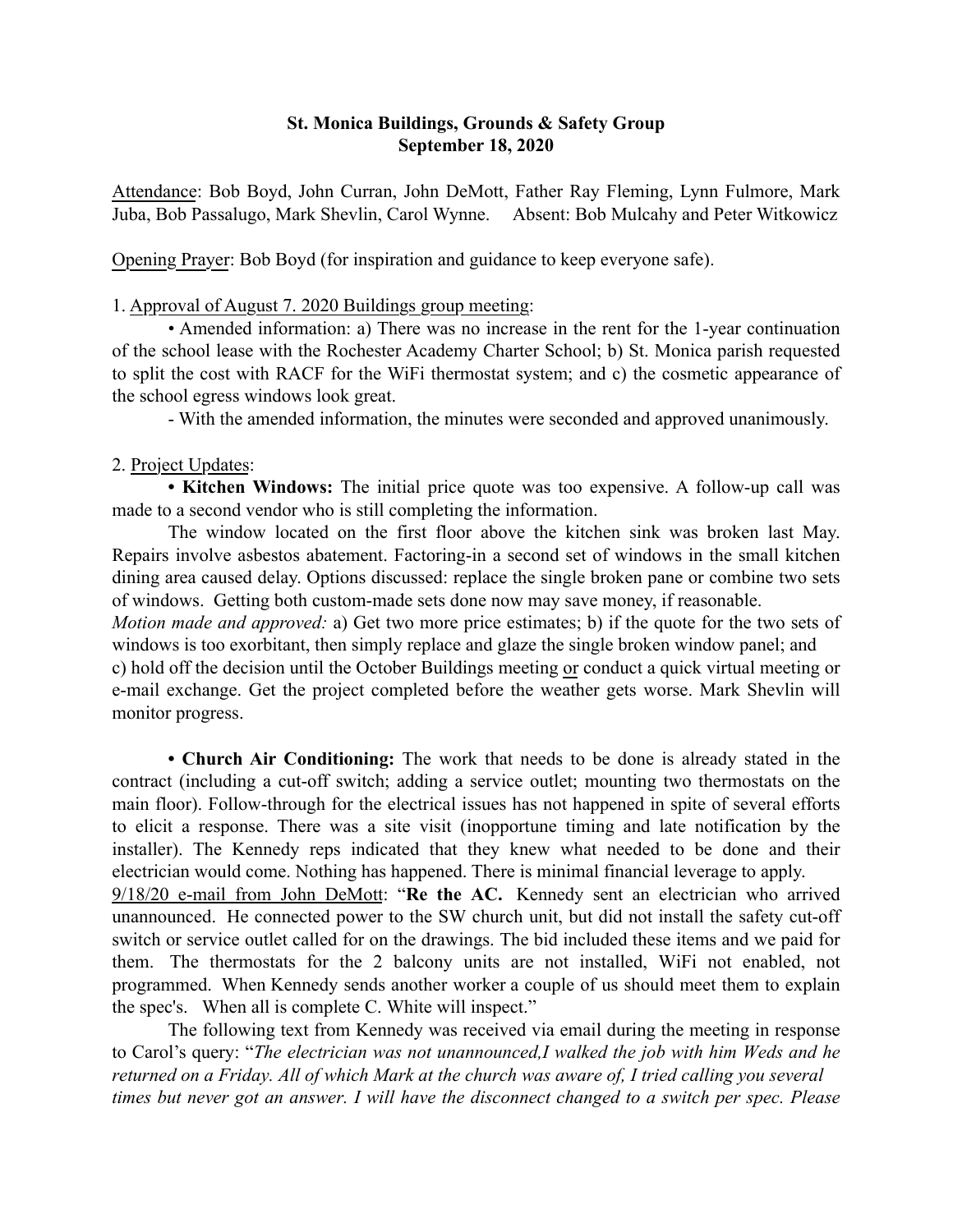Buildings, Grounds & Safety Group. -2- September 18, 2020

*call me to set up a meeting to discuss."* Result: John Ryan of Kennedy will meet Wednesday 9/23/20 at 10:30am with Carol Wynne and John DeMott.

#### • Church Lighting: Information from John DeMott e-mail 9/18/20:

"Re Lighting. Q-Tech completed and emailed the LED Lighting Spec drawings this week. I reviewed an advance copy. It includes 32 new LED column fixtures, a modification to the controller, and retrofits LED lamps in the existing side aisle 'drum' fixtures. It's not a difficult job, but it's all at 20 feet in the air. Next step is to identify 2 or 3 electrical contractors to get bids. The Q-tech contract includes follow-up assistance. Raise my hand to help with this."

The contract to do the work is in hand. The circa \$30,000 church lighting project can be done in 2 stages (now & later). Get the column lights done before Christmas. The proposal needs to go to the Finance Committee to use money from the investment funds. The new lighting is expected to produce energy and maintenance savings. Final payment would take place at the end of the 2021 Fiscal Year.

Carol noted, for the record, that the church electrical bill for one year (FY 2020) was \$3,201. The previous year budgeted *\$4,800* for electrical costs.

• Gym Lighting: The contractor has questions about the "color temperatures" of the fixtures. Mark Juba will assist John DeMott on this project.

• School Thermostat: The thermostat updating has already been performed by Taillie. Training has not yet occurred.

Rochester Academy Charter School has reneged on the offer to split the costs of the WiFi thermostat installation and training. Apparently their change was based on the decision by the Buildings Group not to fund the installation of a fence at the southwest corner of the school building. This decision surprised Carol and Father Ray. There had not been a linkage of thermostat installation with the erection of a new fence. The charter school wanted the fence to reduce the possibility of loitering or vandalism.

The Buildings Group chose not to install the fence for fire safety considerations. It was not a negotiation point for thermostat installation. If a fence were installed here, it would impede children exiting the building for safer grounds across the street in the event of a fire. The Buildings group directed the installation of a motion sensor light in this area at its August 2020 meeting. The RACS leadership had already proposed security camera installation for this area. Resolution: Restart the conversation on this topic and avoid interconnecting topics.

*Point of information:* The Charter School did sign a one-year lease extension. This represents a loss of \$4,000 in rent as a concession. It is foreseeable that funding for all schools will suffer setbacks in the year ahead as a result of coronavirus costs to State and Federal funding sources. St. Monica's projects for the school have focused on safety and utility savings.

• School Stage Lighting: Contract was signed and the work is completed. Cost; \$5,650